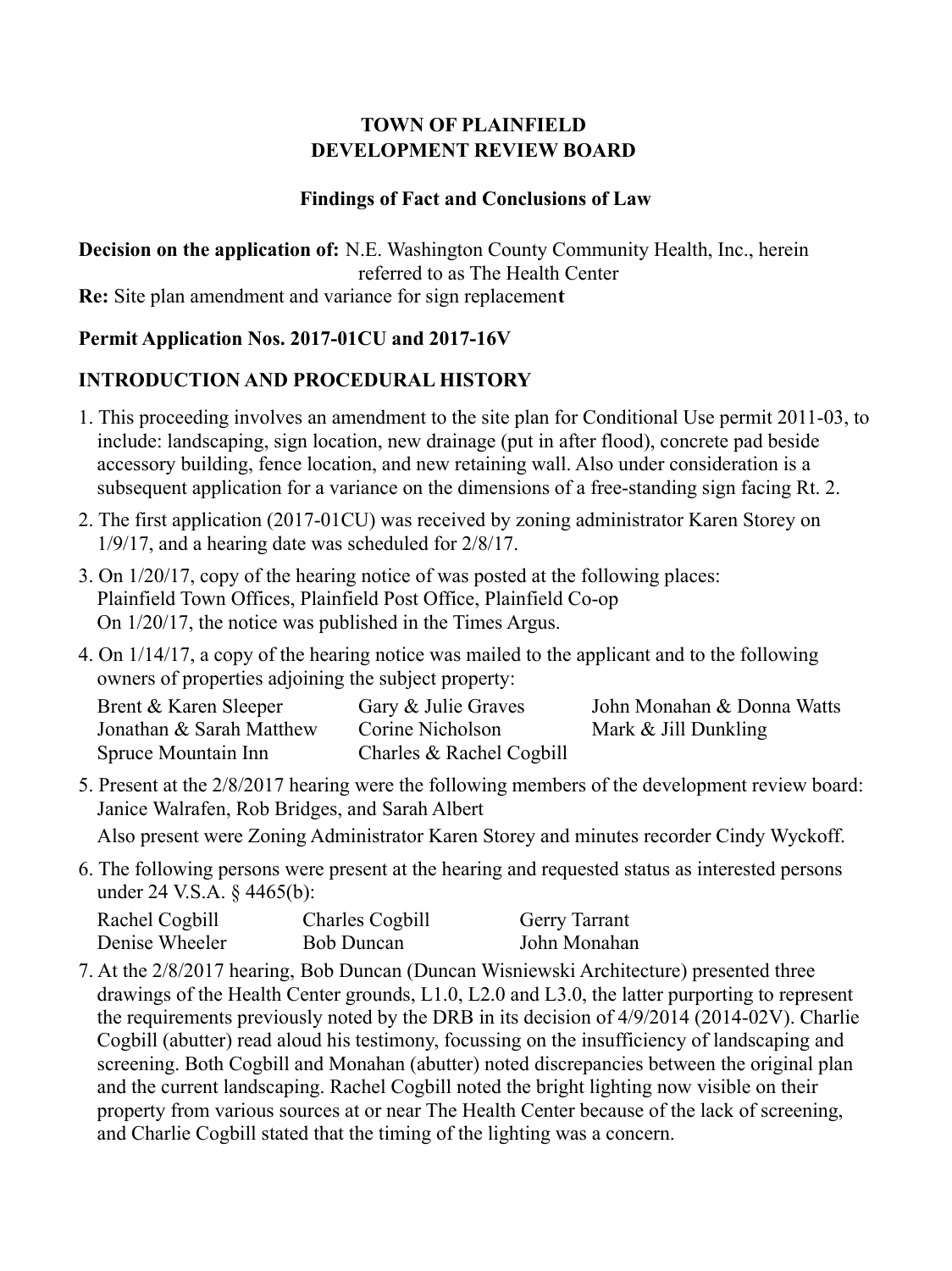- 8. There was also discussion of the necessing of updating the site plan with changed ground contours, and the cost of a new engineering survey. DRB members felt that a new survey was unnecessary, but that changes in topography since 2011 should be noted on the plans so that there is a record going forward.
- 9. Tarrant proposed that the neighbors (Cogbill and Monahan) and The Health Center meet to reach an agreement regarding landscaping, lighting and screening. The Health Center will submit the results in writing the Development Review Board. Walrafen clarified that the issue includes the landscaping and screening along Route 2 as well as the areas between the neighbors and the Health Center.
- 10. Bridges made a motion to continue the hearing for a status update at 8 pm on 3/8/17. Albert seconded the motion. The motion was approved unanimously.
- 11. The 3/8/17 continuation hearing was posted in 3 public locations and in the Times Argus together with another hearing taking place on the same date.
- 12. Present at the 3/8/2017 hearing were the following members of the development review board: Janice Walrafen, Rob Bridges, Neil Hogan and Sarah Albert. Also present were Zoning Administrator Karen Storey and minutes recorder Cindy Wyckoff.
- 13. The following persons were present at the hearing and requested status as interested persons under 24 V.S.A. § 4465(b):

Rachel Cogbill Charles Cogbill Denise Wheeler

- 14. C. Cogbill and Wheeler gave an progress update: they had a productive meeting on 2/23/17 at Gerry Tarrant's office. Drafting of a memorandum of understanding and provisions for future monitoring were discussed and there is general agreement on landscaping. Walrafen reiterated that a new engineering survey for the revised site plan was not necessary, but that it should note where the topography had changed due to the flood event of 2011 and where new trees will be planted to comply with the agreed-upon landscaping changes.
- 15. DRB members voted to continue the hearing to 5/13/17 at 7 pm.
- 16. The 5/13/17 continuation hearing was posted in 3 public locations and in the Times Argus together with another hearing taking place on the same date.
- 17. Present at the 5/13/2017 hearing were the following members of the development review board: Janice Walrafen, Elaine Parker and Sarah Albert. Also present were Zoning Administrator Karen Storey and minutes recorder Cindy Wyckoff.
- 18. The following persons were present at the 5/13/17 hearing and requested status as interested persons under 24 V.S.A. § 4465(b):

Rachel Cogbill Charles Cogbill Denise Wheeler

19. Wheeler reported that a general agreement had been reached after several meetings between neighbors and Health Center representatives; Health Center attorney Gerry Tarrant is writing a draft for review. In addition to the items that have been cited by the DRB (landscaping, sign location, new drainage (post-flood), concrete pad beside the accessory building, fence location, and retaining wall) other items to note on the new site plan should include new gravel pedestrian paths, basketball hoop, volley ball posts with net, grading changes, and storm water drains. Zoning Administrator Karen Storey requested that the Health Center provide the dimensions of the retaining wall, as well as the air conditioning pad behind the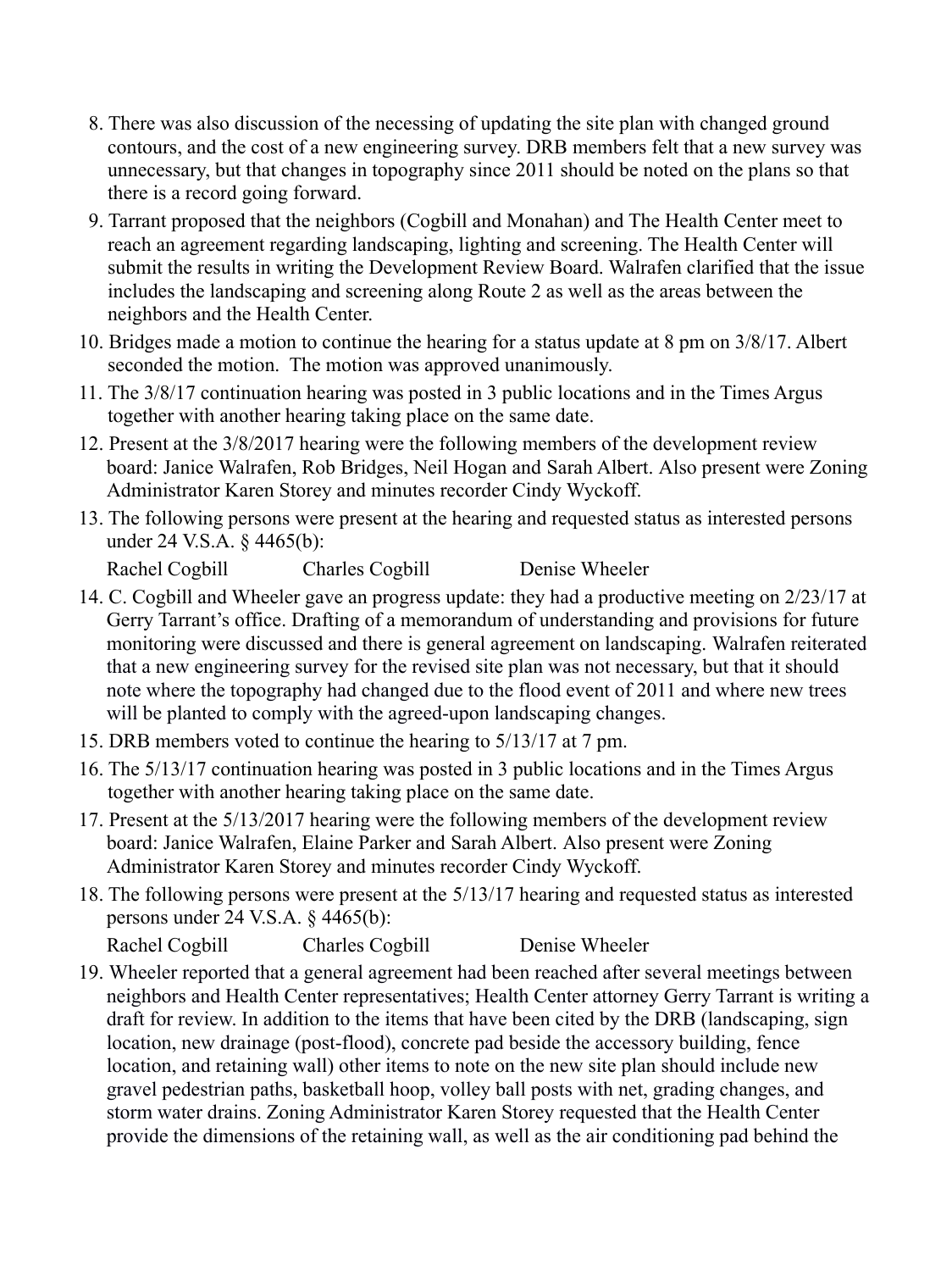accessory structure with a description of what is sitting on top of it. She noted that the Health Center's sign is in violation until either a variance is granted by the DRB or when the proposed zoning regulations (which allow businesses on Route 2 to post signs of the same dimensions allowed in the Village District) are adopted. Sarah Albert asked that the Health Center submit an application for a sign variance as soon as possible in order to consider all the issues at the July hearing continuance. Rachel Cogbill noted the exit on the paddock side of the main building should be included on the site plan. It was agreed that the site plan need only state whether a tree is deciduous or evergreen, instead of needing to specify the species.

- 20. DRB members voted to continue the hearing to 7/12/17 at 7 pm.
- 21. The second (2017-16V) application was received by zoning administrator Karen Storey on 6/16/17, and scheduled to be handled concurrently with the conditional use application.
- 22. The 7/12/17 continuation hearing was posted in 3 public locations and in the Times Argus together with another hearing taking place on the same date.
- 23. Present at the 7/12/17 hearing were the following members of the development review board: Janice Walrafen, Elaine Parker and Sarah Albert. Also present were Zoning Administrator Karen Storey and minutes recorder Cindy Wyckoff.
- 24. The following persons were present at the 7/12/17 hearing and requested status as interested persons under 24 V.S.A. § 4465(b): Charles Cogbill
- 25. The Health Center requested a continuance of the hearing. Charlie Cogbill asked in which order the two applications, revised site plan approval (2017-01CU) and sign variance (2017- 16V), would be considered. Walrafen and Albert responded that the site plan would be considered first, followed by the variance request.
- 26. DRB members voted to continue the hearing to 8/9/17 at 7:45 pm.
- 27. The 8/9/17 continuation hearing was posted in 3 public locations and in the Times Argus together with another hearing taking place on the same date.
- 28. Present at the 8/9/17 hearing were the following members of the development review board: Janice Walrafen, Elaine Parker and Sarah Albert. Also present were Zoning Administrator Karen Storey and minutes recorder Cindy Wyckoff.
- 29. The following persons were present at the 8/9/17 hearing and requested status as interested persons under 24 V.S.A. § 4465(b):

| Gary Graves    | <b>Charles Cogbill</b> | Gerry Tarrant |
|----------------|------------------------|---------------|
| Denise Wheeler | John Monahan           |               |

- 30. John Monahan requested a continuance of the hearing on behalf of the interested parties. The parties are close to drafting a full settlement agreement, which will be submitted to the DRB prior to its 9/13/17 meeting. Walrafen read aloud a letter received on 8/4/17 from Brent and Karen Sleeper, owners of the property known as the Plainfield Post Office at 189 Towne Avenue, in support of the Health Center.
- 31. DRB members voted to continue the hearing to 9/13/17 at 6:45 pm.
- 32. The 9/13/17 continuation hearing was posted in 3 public locations and in the Times Argus together with another hearing taking place on the same date.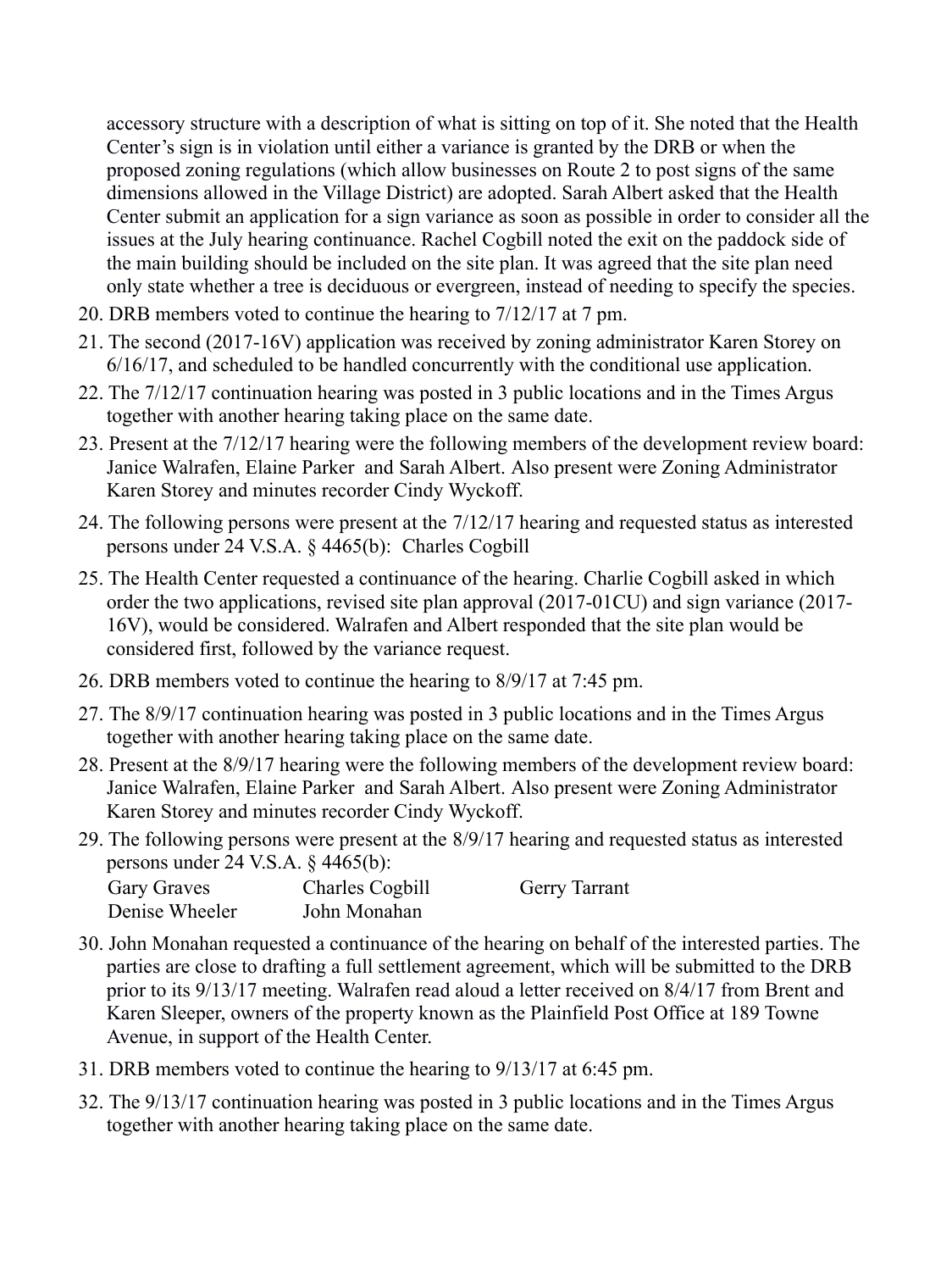- 33. Present at the 9/13/17 hearing were the following members of the development review board: Janice Walrafen, Elaine Parker and Sarah Albert. Also present were Zoning Administrator Karen Storey and minutes recorder Cindy Wyckoff.
- 34. The following persons were present at the 8/9/17 hearing and requested status as interested persons under 24 V.S.A. § 4465(b): Charles Cogbill
- 35. The Health Center attorney Gerry Tarrant requested a continuance until next month because the agreement between the Health Center and neighbors wasn't ready.
- 36. DRB members voted to continue the hearing to 10/11/17 at 7 pm.
- 37. The 10/11/17 continuation hearing was posted in 3 public locations and in the Times Argus together with another hearing taking place on the same date.
- 38. Present at the 10/11/17 hearing were the following members of the development review board: Janice Walrafen, Elaine Parker and Sarah Albert. Also present were Zoning Administrator Karen Storey and minutes recorder Cindy Wyckoff.
- 39. The following persons were present at the 10/11/17 hearing and requested status as interested persons under 24 V.S.A. § 4465(b):

| Rachel Cogbill | <b>Charles Cogbill</b> | Gerry Tarrant        |
|----------------|------------------------|----------------------|
| John Monahan   | <b>Gary Graves</b>     | <b>Steve Farnham</b> |

# **FINDINGS**

Based on the application, testimony, and other evidence the development review board makes the following findings:

# **2017-01 CU Site Plan Revision**

- 1. Since 2007, when The Health Center submitted a site plan with its conditional use permit application for an addition, there have been numerous discrepancies between the site plan and the actual landscaping, some due to plantings that never occurred, some because of trees and shrubs that were removed. Subsequent site plans submitted with a conditional use amendment and Act 250 approval did not resolve the inconsistencies. Additionally, there were small structures (fences, concrete pads, etc.) built that did not appear on any site plan. Grading and drainage changes also appear to have been done without DRB review. The town did not have an accurate site plan that accurately depicted what was on the ground.
- 2. On 4/9/14, the Development Review Board made a motion requesting that The Health Center submit a request for an amended site plan, submitting a new site plan that combines the previously submitted plans from 2007 and 2011. The new site plan should include: sign location, fence location, an updated lighting plan, including lighting of the sign, the landscaping of the current trees and shrubs and any proposed modifications to the original landscaping plan. The landscaping will be coordinated with the existing town tree plantings on Rt. 2 and screen the parking lot from Rt. 2.
- 3. From April 2014 through November 2016, there were numerous communications from the Zoning Administrator and the Development Review Board directed to the Health Center, to determine when the updated site plan would be submitted. During this period, a site visit including Health Center board members, Zoning Adminstrator Storey and DRB members Bridges and Albert was done to observe discrepancies on the ground.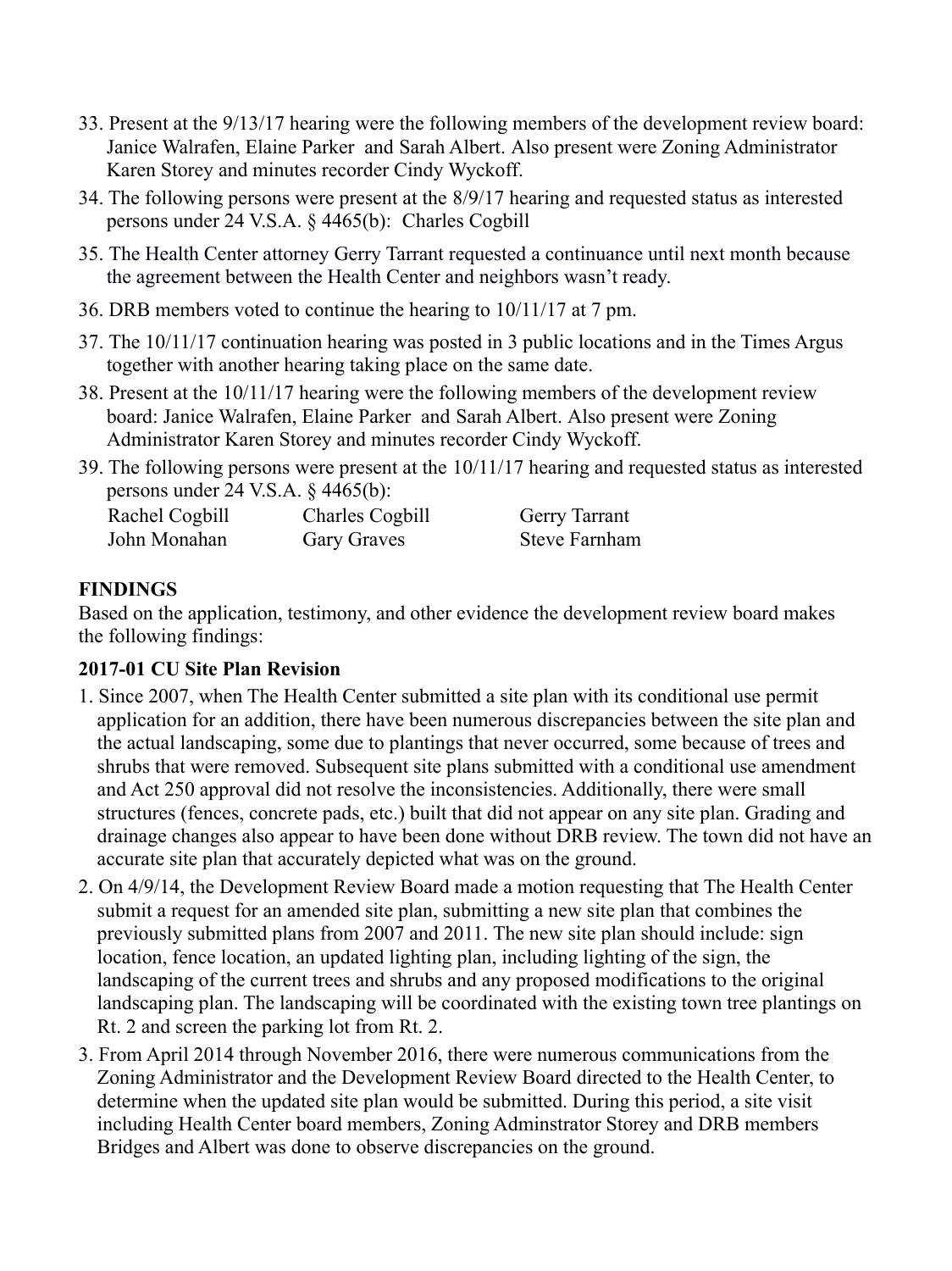- 4. Through several hearings/continuances this year, testimony and progress updates on meetings between the Health Center and the neighbors were given. At the 2/18/17 hearing, Charlie Cogbill submitted written testimony and at the 8/9/17 continuance, a letter from Brent and Karen Sleeper, dated 8/4/17, was submitted.
- 5. At the 10/11/17 (final) continuance date, the negotiated settlement agreement between the Health Center and the neighbors, signed on 10/4/17 and 10/10/17 by all parties, was submitted to the DRB. This agreement addresses landscaping, lighting, signage, screening and maintenance of plantings and paths at the Health Center. The proposed plantings (shown on Attachment A, submitted with the agreement) will be done next spring by the Health Center.
- 6. Health Center representative Attorney Gerald Tarrant submitted a revised site plan, Attachment 1, noting that he has provided information, as requested by Storey, regarding the cement slab next to the annex building in the back, the retaining wall, surface drainage areas, and the fence around the electric motors. Tarrant stated that the dimensions of the above items are stated in his letter submitted this evening and their locations are depicted on Attachment 1.
- 7. There were questions concerning the meaning of the symbols on the plantings map, Attachment A. Also, in January 2017, the Development Review Board had explicitly requested that drainage changes after the 2011 flood be shown, however, the changes shown are only those west of the main building. Cogbill noted several existing drainage areas that do not show up on any map, and submitted a separate map depicting their locations (this map was part of his  $2/8/17$  submission).
- 8. The DRB requests that Attachment 1, the site plan, be updated with the correct locations of the new plantings after the plantings have been done and also with the surface drainage areas shown on Cogbill's map so that it's not necessary to refer to two site plans. The new site plan should be a larger format, at least 24" x 36".
- 9. Tarrant requested that the Health Center not be required to hire a landscape architect for site map revisions due to the cost. Both Cogbill and DRB members agreed that the Health Center could prepare the updated map as long as all notations and symbols are easily readable.
- 10. Tarrant noted that after DRB conditional use approval the Health Center would have to go to Act 250 within 30 days to file for an administrative amendment, saying that Act 250 approval is needed before the Health Center can do any of the work in terms of plantings. After the plantings, the Health Center will submit an updated map of the drainage areas as agreed upon by the Health Center and Cogbill as well as the identification of the shrubs and trees. This will be sometime in late May or June of 2018.

# **Variance**

- 11. The Health Center replaced the freestanding sign facing Rt. 2 with a new sign that is similar in size to the previous sign. The current sign has the dimensions of 145" x 24" and is 58" in height from the ground. The square footage of the sign is 24.2 feet.
- 12. The Health Center is located in the Rural Residential zoning district, which does not allow free-standing signs exceeding six square feet. The parcel on which The Health Center is located (Map 02-014.000) is adjacent to the Village zoning district. In the Village district, a free standing sign of up to forty square feet is allowed with a Conditional Use permit.
- 13. On 4/19/14, the DRB denied the Health Center's request for a variance for the sign.